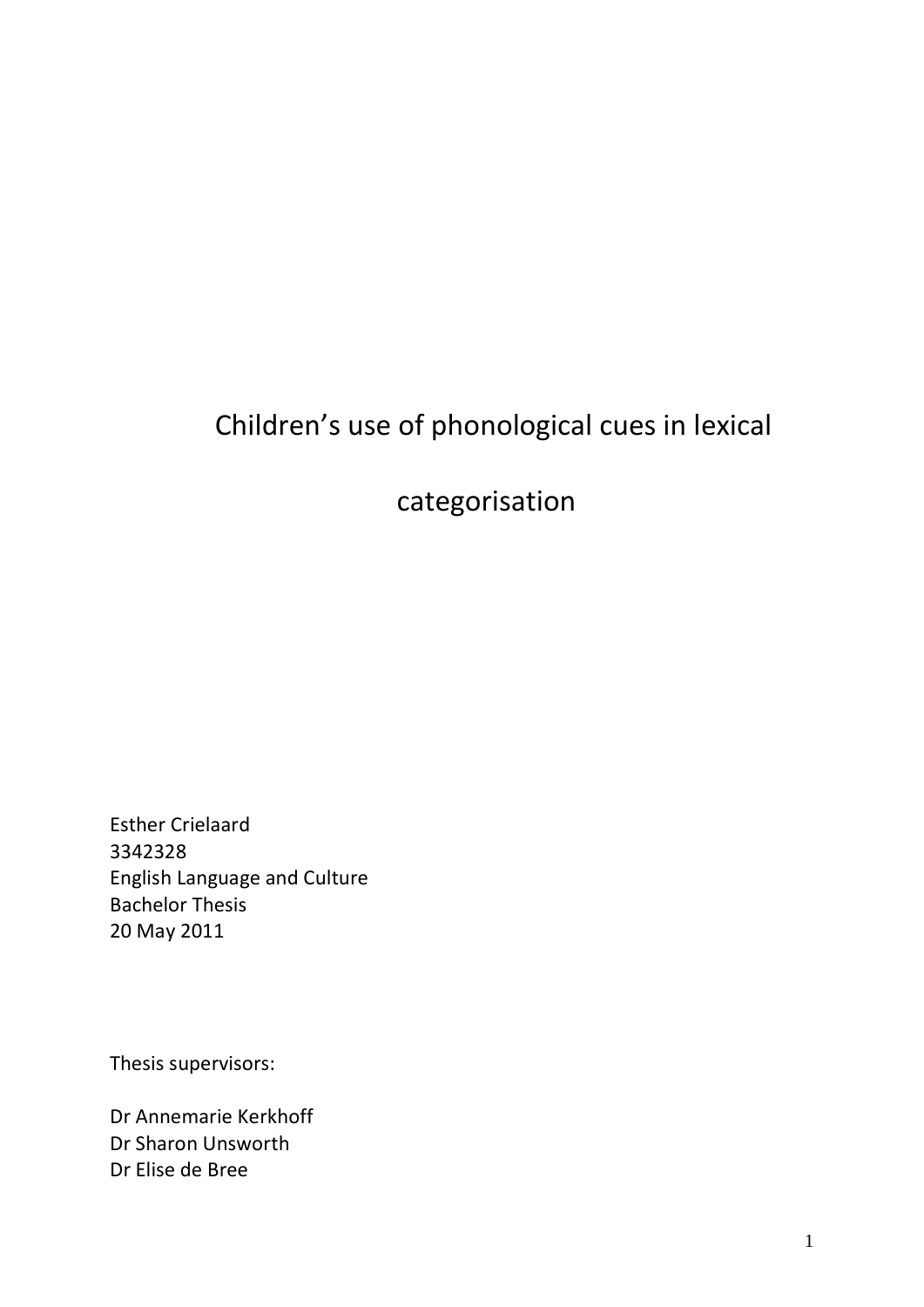#### **1. Introduction**

Several studies discuss the role of phonological cues in the lexical categorisation of new words, which could be important for understanding how children learn syntactic categories. Phonological cues could, for example, influence or even determine the learning of words or syntactic categories. A study of Fitneva et al., for example, points out that phonological knowledge affects lexical categorisation of verbs in English, which could be crucial for understanding language acquisition in general. The study of Fitneva et al. (2009) for English can be compared to ter Schure's (2010) findings for Dutch. Fitneva et al. conducted two experiments that were carried out with seven-year-old children with English as their native language. The first experiment was carried out with a group of L1 children, and the second experiment with children who were learning a second language (French). The second group was tested because these children had no general knowledge of the L2, which means that they have limited knowledge of phonological cues. Therefore, their sensitivity to phonological cues in a second language could be tested.

In experiment one forty-five monolingual children, aged 6-8, were tested by learning a 'new language', which consisted of pseudo-words that were created by assessing the phonological typicality of these pseudo-words according to the measure of Farmer et al. (2006). Eight noun-like and eight verb-like pseudo-words were selected for the experiment, and the pseudo-words conformed to the phonotactic constraints of English, for example, in syllable length and vowel type. Sixteen pictures of existing objects and actions were thus shown and at the same time the participants were presented with non-existing words like 'skik' or 'posp' (Fitneva et al., 973). At each picture the participants were asked ''to repeat [the word] and pick the picture they thought [it] was referring to." (Fitneva et al., 977) In this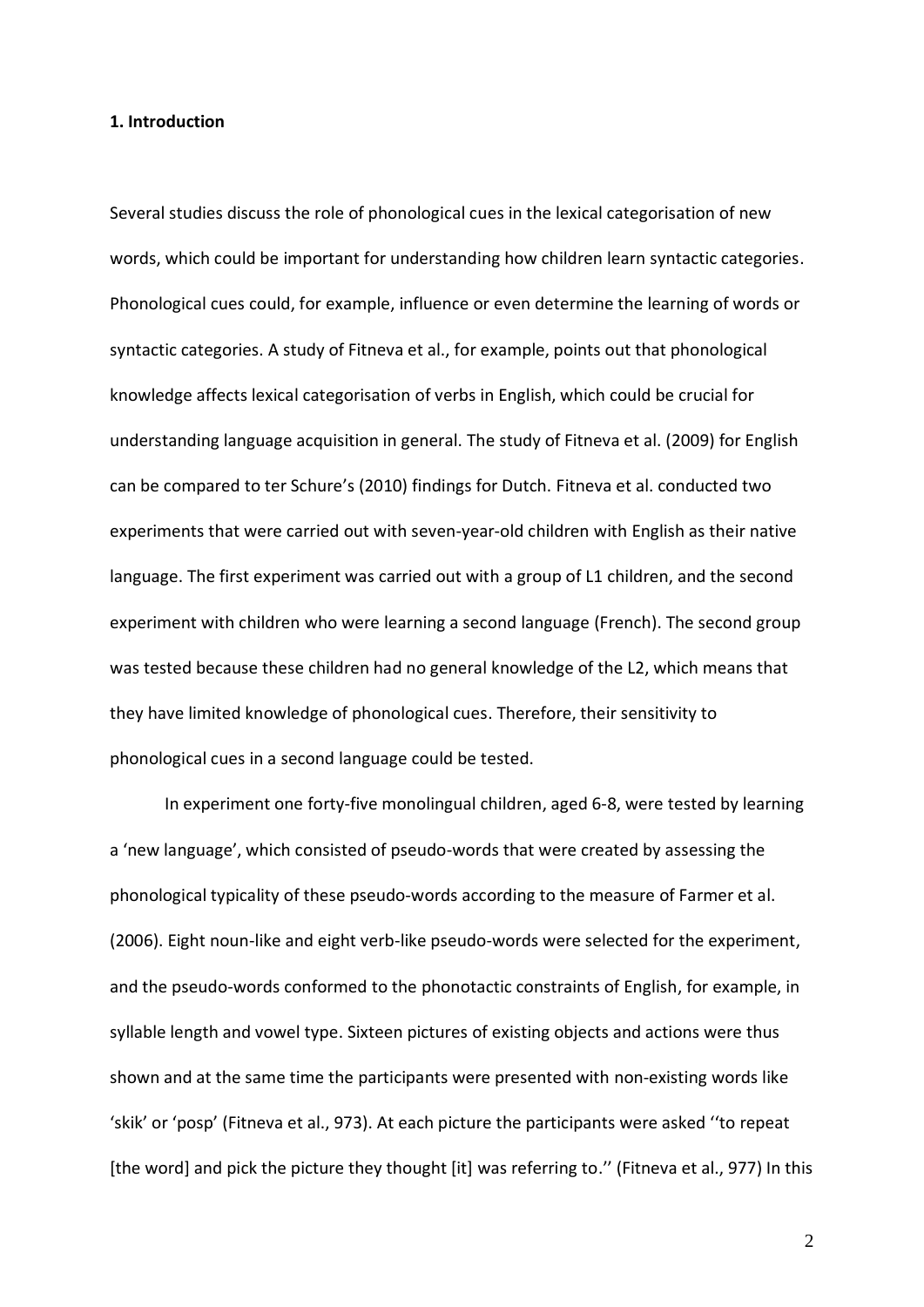experiment the children were divided into three groups, where the words were either consistent, inconsistent or independent to the English condition. The major finding from this experiment is that children's initial assumptions about new words are affected by phonological knowledge. Noteworthy, however, is that this was only found when children had to guess whether a new word was a verb or a noun, but not in a learning phase, in which they were taught the 'correct' category of the word or had to reproduce the pseudoword. Hence, Fitneva et al. concluded that phonology only affects the early stages of word learning.

Another important result is that phonological typicality only influenced children's response to verb-like stimuli, as opposed to noun-like stimuli. The children used their phonological knowledge (i.e. chose a monosyllabic item) only when choosing an action picture. This result also appeared in the second experiment, where twenty-eight English speaking children, aged 6-8, ''enrolled in a French immersion program'' on the same schools as in experiment one (Fitneva et al., 982). The children were tested in the same manner as in experiment one, but they were further divided into an English-test group and a French-test group. Even though the children of the second experiment had limited knowledge of the second language, phonological cues nevertheless appear to affect their initial inferences about new words, but only when they were in a French language environment. It seems, thus, that within two years of academic exposure to a language, ''children can develop sensitivity to the relationship between phonology and grammatical category in that language.'' (Fitneva et al., 988) Moreover, the French immersion children did not differ from the monolingual English speaking children, when tested in English; the results of word learning and categorisation were similar. In conclusion, both groups of experiment one and two were more accurate on verb-like than noun-like words when tested in English, which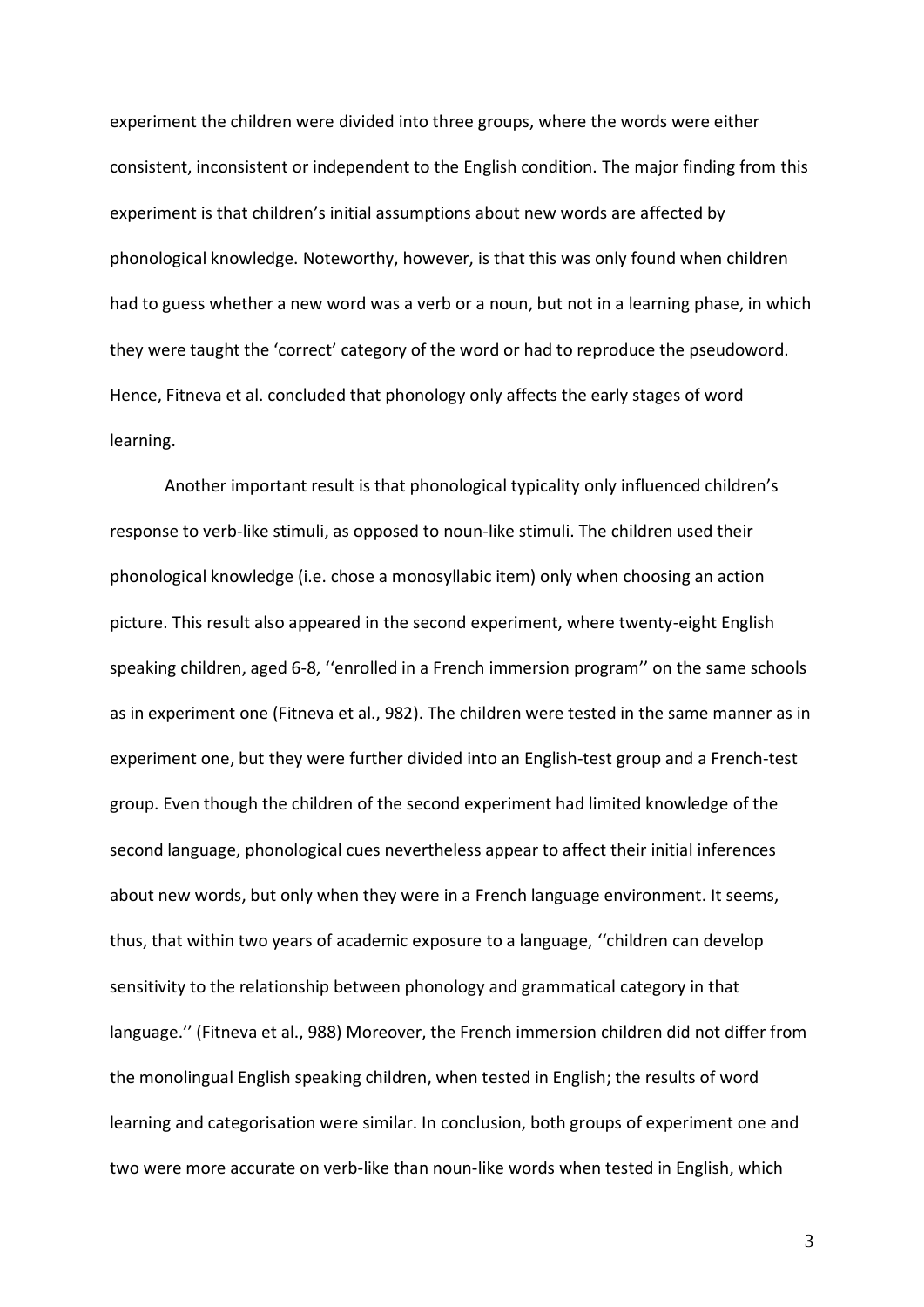means that phonological cues affect lexical categorisation, but only with action pictures (verb-like stimuli).

The main goal of the research of Fitneva et al. was to examine whether and how phonological knowledge affects children's grammatical inferences about new words. Both experiments showed that phonological knowledge affects children's inferences, but only in early stages of word learning and only for verb-like stimuli. The question is, however, whether the results of Fitneva et al. are specific to the English language. Therefore, crosslinguistic research could be crucial for an accurate view on word learning and lexical categorisation. Ter Schure (2010) investigated whether Dutch children use phonological cues in category formation. Note that English phonological cues differ from Dutch phonological cues, for example, in stress and vowel type. In both languages, however, word length is a phonological cue, although, at first sight, children seemed to use this cue differently. While English children seem to use word length as a phonological cue for verb-like stimuli, Dutch children, on the other hand, seem to use it for noun-like stimuli. Due to the lack of a wider research area in the Dutch language on this subject, I will discuss whether Dutch children use phonological cues in lexical categorisation in more detail in my thesis with the aim to increase ter Schure's previous findings.

My thesis is based on ter Schure's (2010) findings, whose hypothesis was that children will use the phonological make-up of words to establish which category (noun or verb) is the most appropriate. Ter Schure tested the sensitivity of children to phonological cues for noun or verb category formation with 36 monolingual Dutch children aged six to eight. They were asked to categorise a pseudo-word as noun-like or verb-like when shown pictures of unfamiliar objects and actions. They were familiarised with a training block of four pictures of existing objects and actions, and on the basis of these pictures they were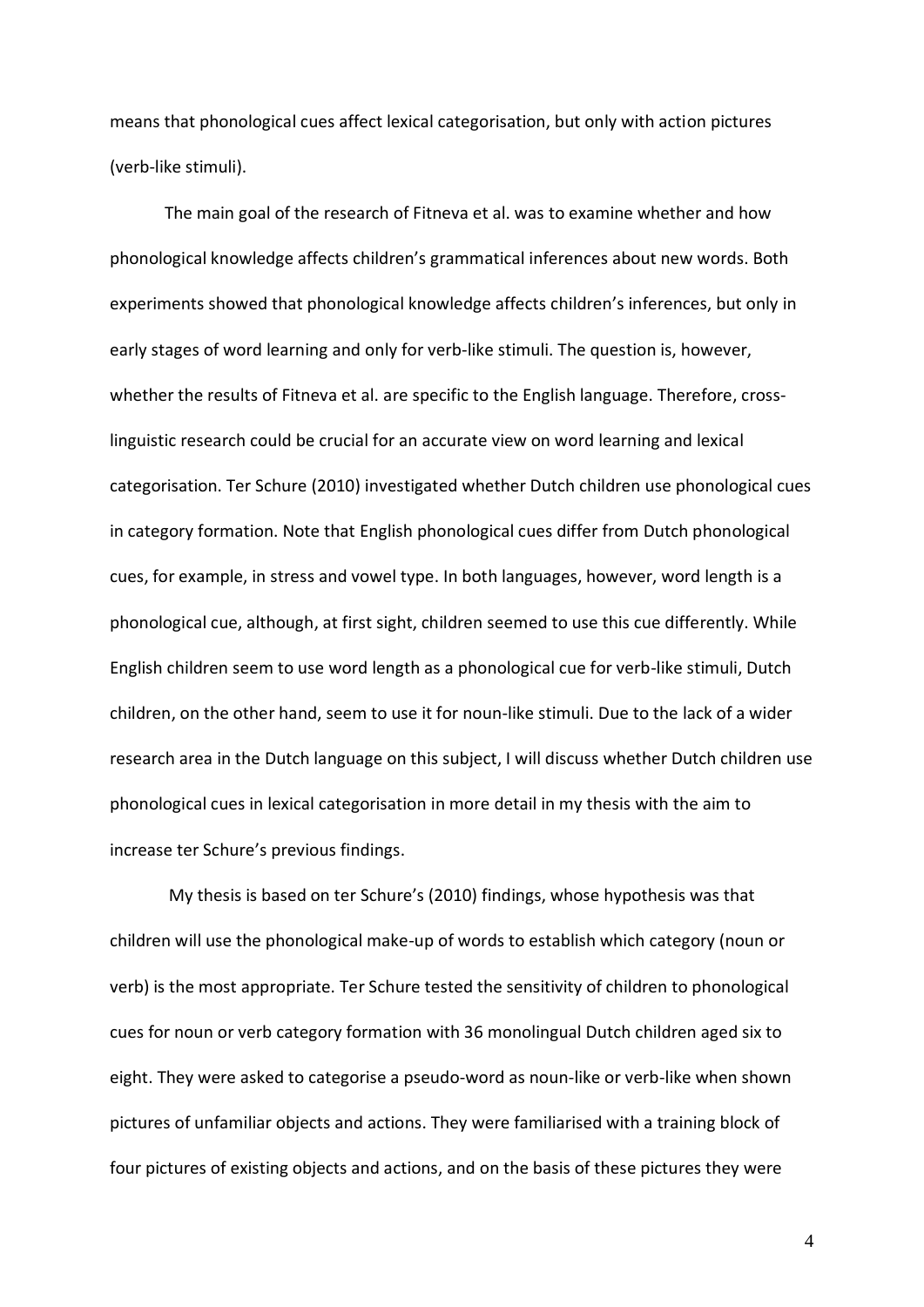instructed that the experiment would be the same, but with non-existing words. At first, the child was asked to decide, in the guessing-block, which pseudo-word was the 'right' word (verb or noun) out of two. Secondly, the child heard what the 'correct' auditory stimulus was, according to the Dutch condition, and had to choose the correct word out of three in the identification block. Thirdly, the child was asked to produce the stimulus in the production block (any phoneme the child remembered was taken into account). In advance, the children were divided into three groups: consistent, inconsistent, and independent. In the consistent group, phonological cues and word class were consistently matched, i.e. nouns were always bisyllabic and verbs were always monosyllabic. In the inconsistent group, the opposite pattern held, i.e. nouns were always monosyllabic and verbs were bisyllabic. In the independent group, there was no match between phonological cue and word class, i.e. half of the noun and verb stimuli were monosyllabic and half were bisyllabic.

In the Dutch language word length is thus a lexical cue and, therefore, the result was that children seemed to rely on phonological cues of stimuli only for object pictures, because nouns (related to the object pictures) are often bisyllabic or trisyllabic words and the children seemed to use their phonological knowledge of nouns. The phonological typicality of verbs, on the other hand, is that verbs are often monosyllabic. Ter Schure's findings, thus, differ from the findings of Fitneva et al. with English children, where phonological cues affected the verb-like (action) words, as opposed to the results of Ter Schure where phonological cues affected the noun-like (object) words. Moreover, only in the first 'guessing' block participants tended to choose according to phonology (only for objects, not for actions). In the second block, the consistent group performed better than the inconsistent group in learning the pseudo-words; however, the independent group scored the highest of all, which was not expected because the assumption was that children would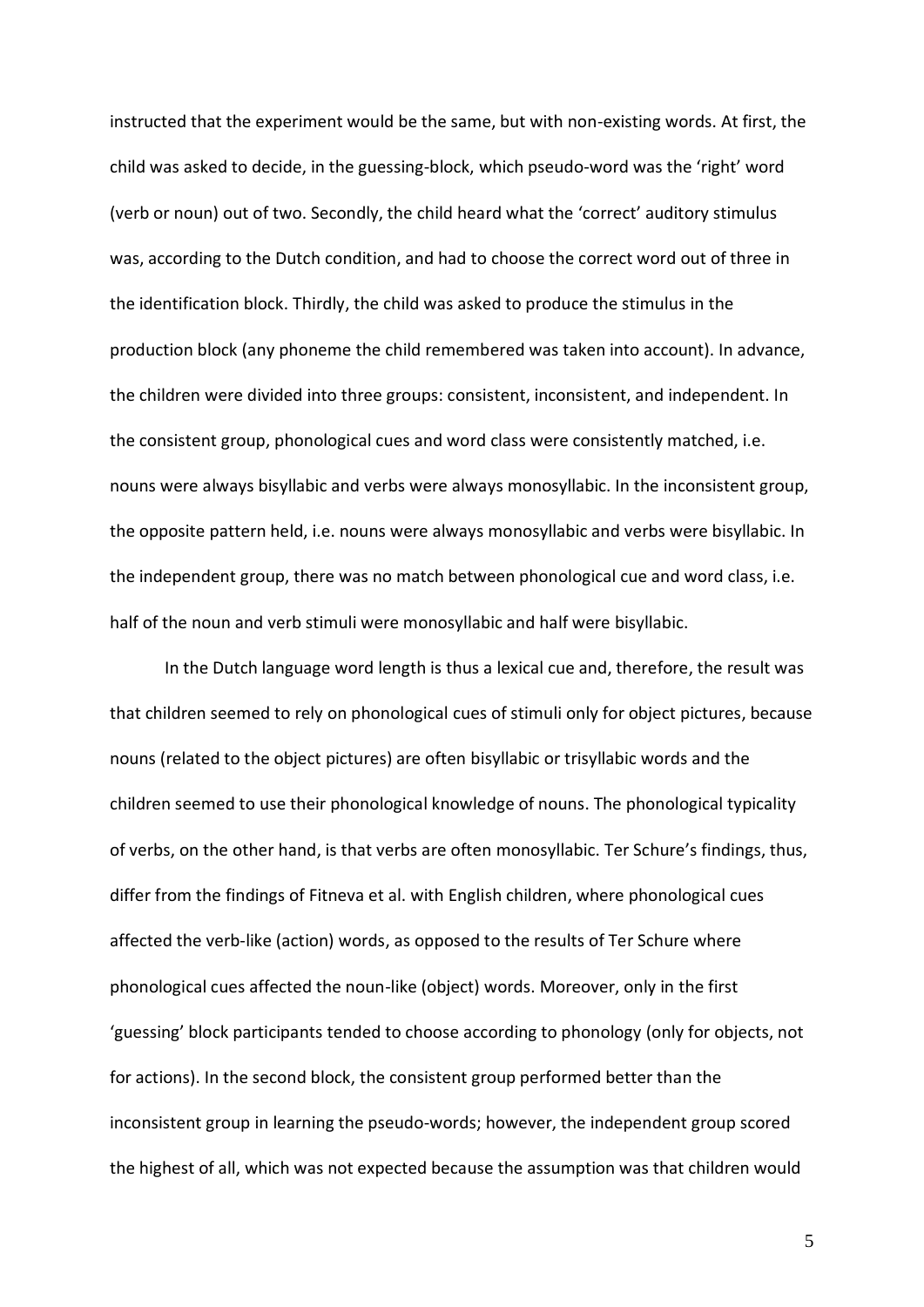use their phonological knowledge, and in the independent group only half of the pseudowords were formed according to phonological typicality. When looking only at object, however, ter Schure also found a significant result in the identification block, but this effect was only apparent with noun-like stimuli. In the third block the results were as expected: the consistent group scored best and the independent group scored between the consistent and the inconsistent. None of these results were, however significant at p<0.05. Ter Schure's overall conclusion was that Dutch children do seem to rely on phonological characteristics of words, but only when guessing and identifying the correct labels of objects. The effect of her findings were, however, not strong enough, because she only found a result in the first guessing block and partly in the identification block. Therefore, I will test twelve more children to try and strengthen ter Schure's hypothesis.

In my thesis I will, thus, conduct further research on the influence of phonological characteristics of words in the categorisation of new words by testing a larger group of typically developing children, aged 6-8, to increase the power of the previous findings. My hypothesis is that a stronger pattern will arise by testing more children, which may confirm that phonological cues affect word learning and lexical categorisation. The results presented in this thesis thus include the existing findings of Ter Schure and the new findings. Henceforth, I will simply speak of the old and new results. In my thesis I will also compare the old results to the new results and discuss the possible changes that take place. In conclusion, the aim for the experiment is to increase the number of children in the experiment and to determine whether the previous findings of Ter Schure will be strengthened.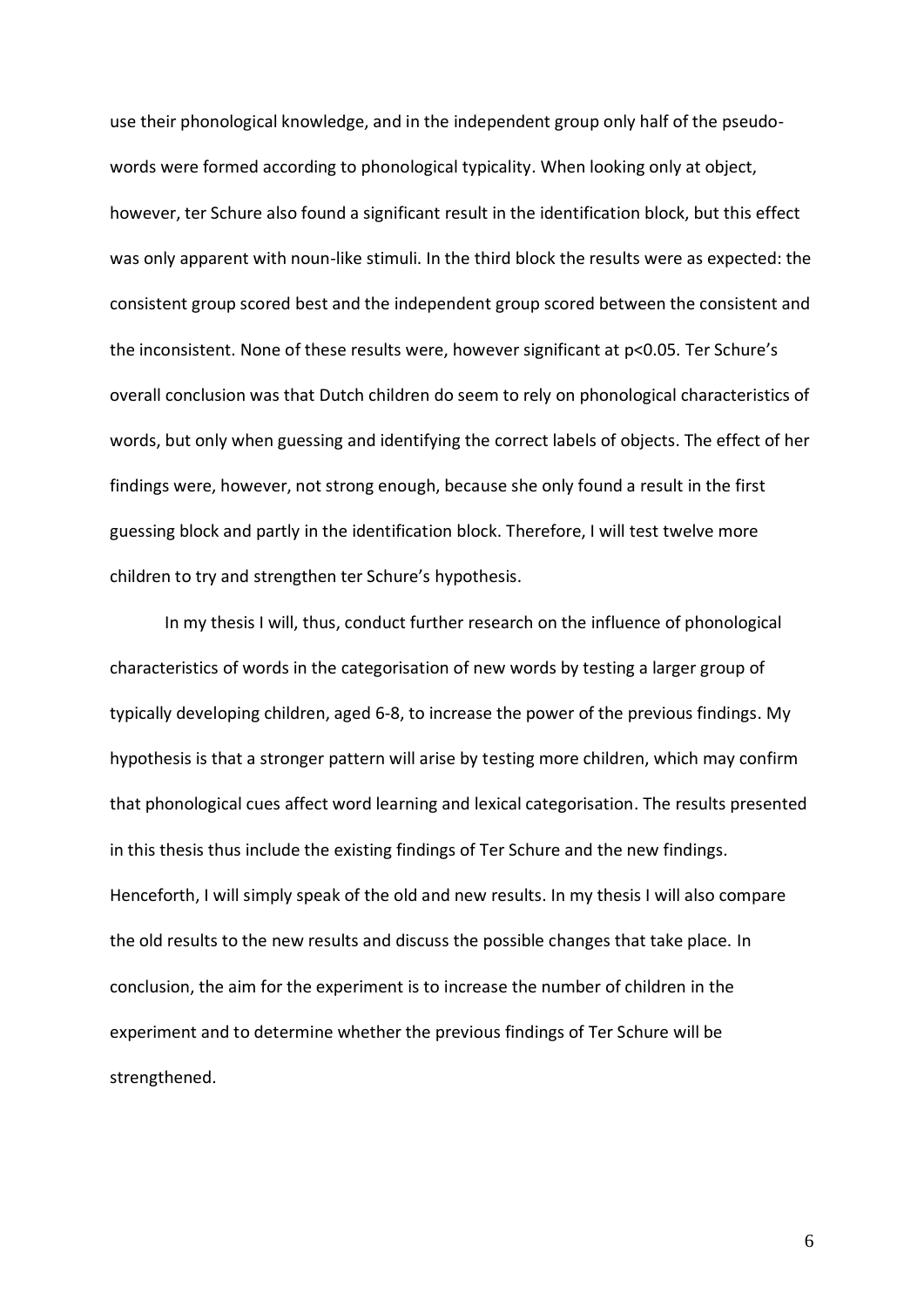#### **2. Method**

#### *Participants*

Twelve Dutch-speaking children, aged 6-8, of a primary school in the east of the Netherlands participated in the experiment. The participants consisted of two girls and ten boys. Each participant was subjected to standardised reading and vocabulary tests to check if there was any atypical language development. Reading tests were the EMT (Brus & Voeten, 1980) and Klepel (van de Bos et al., 1994), in which participants are asked to read aloud a list of words and non-words. The Peabody Picture Vocabulary Test (Dunn & Dunn, 1997) was used to assess vocabulary knowledge.

### *Materials*

After the standardised tests, the children were tested with the same phonological cue experiment that ter Schure used in her research. In this experiment, eight pictures (4 containing a novel action and 4 containing a novel object, see table 1 and Appendix A) were presented to the children on a laptop.

| Item type | <b>Test items 1</b> | Test items 2 | <b>Fillers</b> |
|-----------|---------------------|--------------|----------------|
| verb-like | ruip                | voek         | wijg           |
|           | ries                | goop         | weep           |
|           | hook                | hig          | gol            |
|           | zil                 | vijs         | guik           |
| noun-like | gater               | wamer        | pineer         |
|           | banijn              | mapier       | safel          |
|           | wegel               | tinger       | fato           |
|           | bodee               | nado         | gappel         |

#### **Table 1: Items Experiment.**

For each picture the children were asked to choose between two pseudo-words, which were pronounced clearly by a pre-recorded female voice. One of the pseudo-words was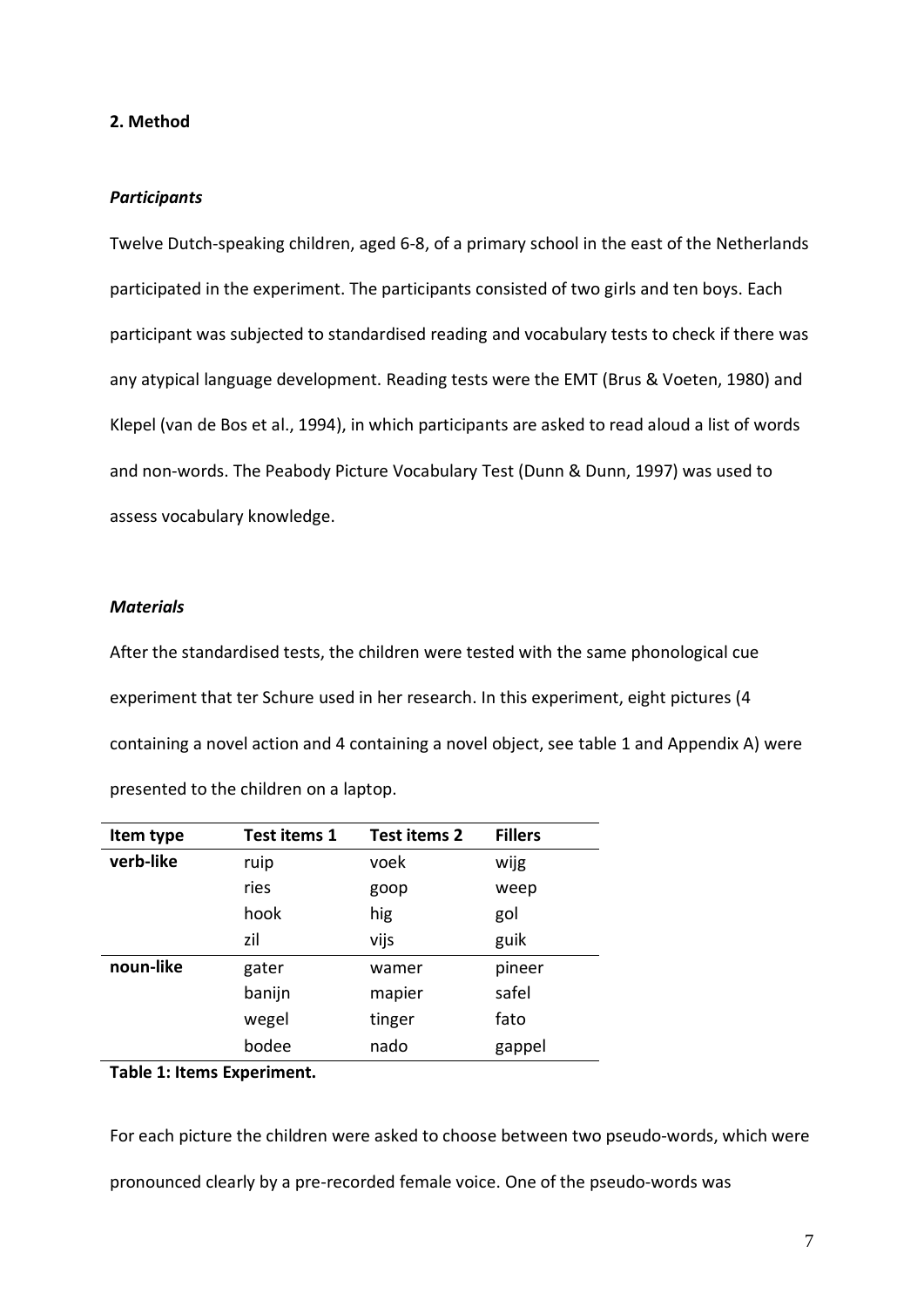monosyllabic (i.e. 'noun-like') and the other one was bisyllabic (i.e. 'verb-like'). Pseudowords were always preceded by *ik* 'I' for action pictures and *een* 'a' for objects. Furthermore, the items were created by looking at whether the words resembled highly frequent verbs and nouns in a corpus, and it was found that the nouns were more 'typical' than verbs. e.g. 'mapier' is like 'papier', but 'voek' can be both 'boek' or 'zoek'. Appendix B provides the words that were used and the three conditions used. Beforehand, the twelve children were divided into three groups: a consistent, inconsistent, and neutral group, as explained above.

#### *Design & Procedure*

Children were tested individually in a quiet room of their primary school and at first were familiarised with the test by a training block that consisted of four pictures of existing words that they were familiar with. The child was told that he or she was going to learn new nonexisting words and that they should try and remember the words. At each picture the children were asked to respond and make a guess of which word they thought corresponded best to the picture. They, for example, heard 'ik wamer' and 'ik ruip' and had to choose which of those two words corresponded to the action picture that was presented to them. After they had made a guess, they heard the 'correct' response. The pictures were then shown again and the children were now asked to choose the correct response out of three words (of which one was a filler). They could, for example, choose the 'right' word out of the following three: 'gater' (noun-like), 'voek' (verb-like), and 'wijg' (a distracter). Lastly, the child was asked to produce the 'correct' word if they remembered it. In addition, the child was also asked to produce any phoneme it remembered, which will also be taken into account in the results. The experiment is thus the same as ter Schure's experiment and therefore I hypothesise that the results will be similar with respect to the use of phonology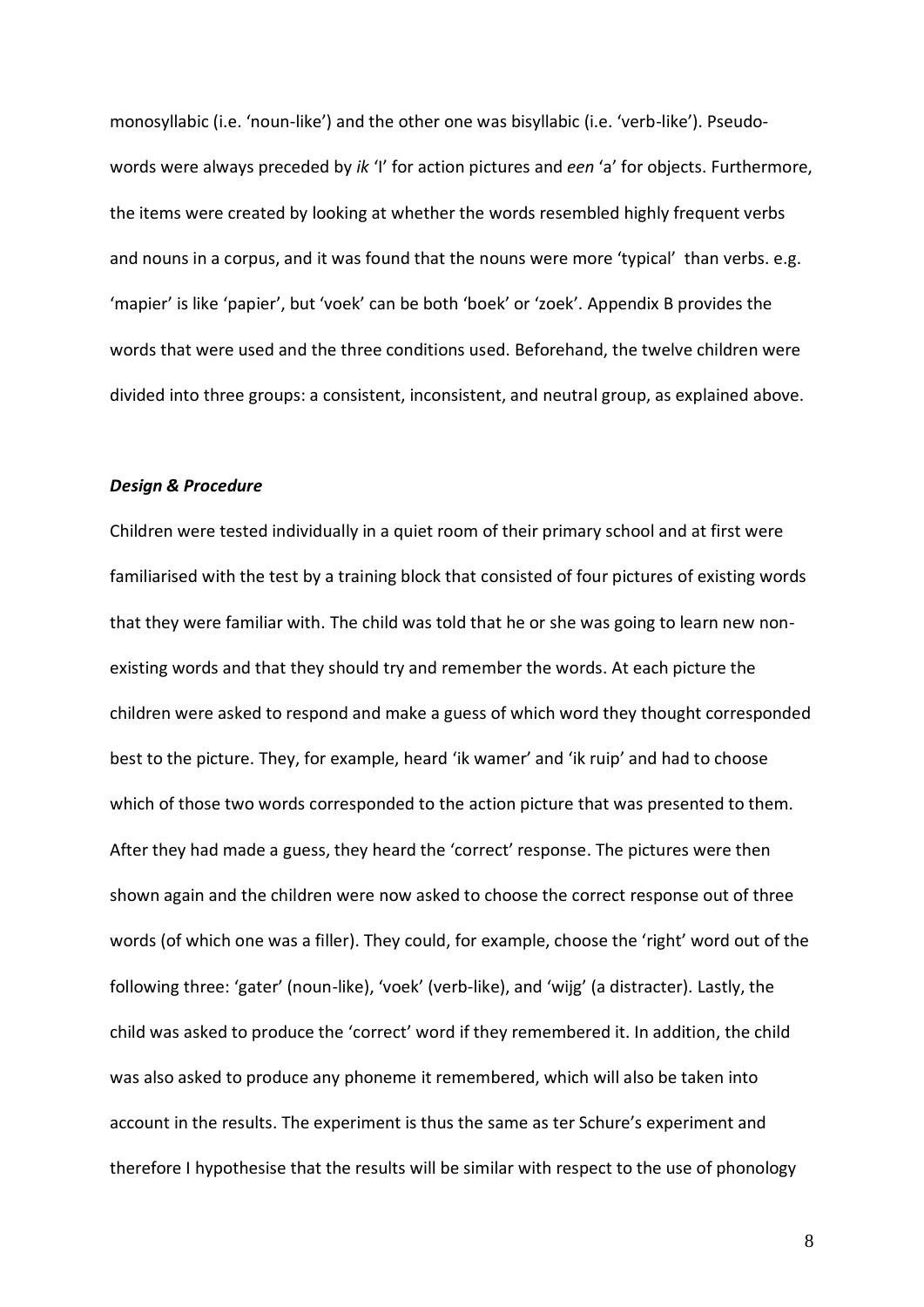in the first guess trials. Furthermore, the results may be strengthened if children also turn out to use phonological cues in the learning phase of the experiment.

#### **3. Results**

For the data analysis, the data of the children who participated in the first study (n=36) were added to the data of the current group of children, resulting in a total of 48 children. First of all, the results on the guessing block changed. The mean percentage of choosing according to phonological cues (i.e. choosing a bisyllabic word for a novel object or a monosyllabic word for a novel action) was 49.7% (SD 17.4), which does not differ from change (50%) on a one sample two-tailed t-test (p>.1). On objects, the score was 55.7% (SD 25.4) of correct choice according to phonology. Even though Ter Schure found a result significantly different from chance for objects (61.1%), the current data show a non-significant result (p=0.125). Children chose the monosyllabic pseudoword 'correctly' when the picture contained an action in 43.7% (SD 27.5) of all pictures and the results remained non-significant at p=0.122. This means that participants did not tend to choose according to phonology in the first guessing-block as the results were not significant for verbs or objects. This thus differs from the old findings of Ter Schure's experiment.

In the second and third blocks learning was measured through identification (i.e. choosing the novel word out of three) and production (i.e. producing the novel word). The data were analysed using A one-way ANOVA with group (consistent, inconsistent, independent) as a between-subject factor and percentage correct identification, percentage correct production and percentage phonemes correct as dependent variables. The new scores of the three groups are reported in table 2.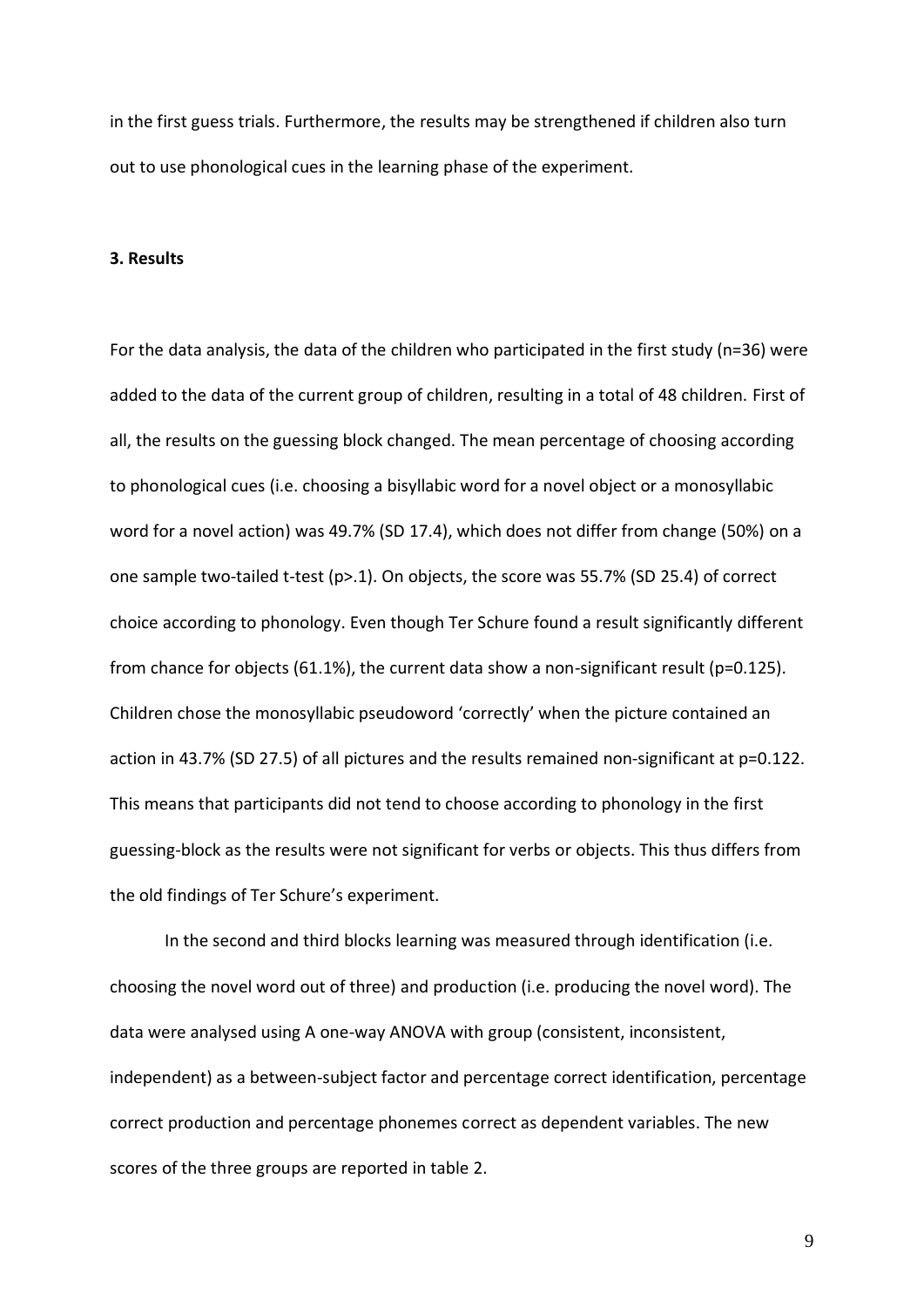|                   | <b>Identification</b> | <b>Production (word)</b> | <b>Production (ppc)</b> |
|-------------------|-----------------------|--------------------------|-------------------------|
| <b>Consistent</b> | 75.8 (22.1)           | 7.8(6.2)                 | 16.0 (14.0)             |
| Inconsistent      | 70.3 (17.6)           | 7.8(12.8)                | 18.0 (21.4)             |
| Independent       | 78.7 (18.0)           | 5.5(0.9)                 | 14.0 (11.4)             |

## **Table 2: Mean percentages correct identification and correct production with standard deviations in brackets per group.**

In the identification block, although the consistent group performed better than the inconsistent group (a small difference), the independent group performed best. This differs from the expected behaviour of the groups, because only half of the items for the independent group were consistent with phonology. However, there was no effect of group on any of the learning measures (p>.1), which matches Ter Schure's findings. Although the exact percentages differ a little from the old data, the new data thus gives similar results.

Results for the production measures show that the consistent and inconsistent group performed the same with 7.8% (SD 6.2) for the consistent group and 7.8% (SD 12.8) for the inconsistent group. The independent group scored the lowest with 5.5% (SD 9.1). Although the findings thus differ from ter Schure's findings, the final results remain the same as the difference between both groups remains non-significant at p<0.05.

The children were thus tested on their correct production of a pseudoword, but moreover they were encouraged to produce any phoneme they remembered. Therefore, I also looked at the mean score of all groups on the correct number of phonemes as a percentage of the total number of phonemes in the target (see table 2, production (ppc)).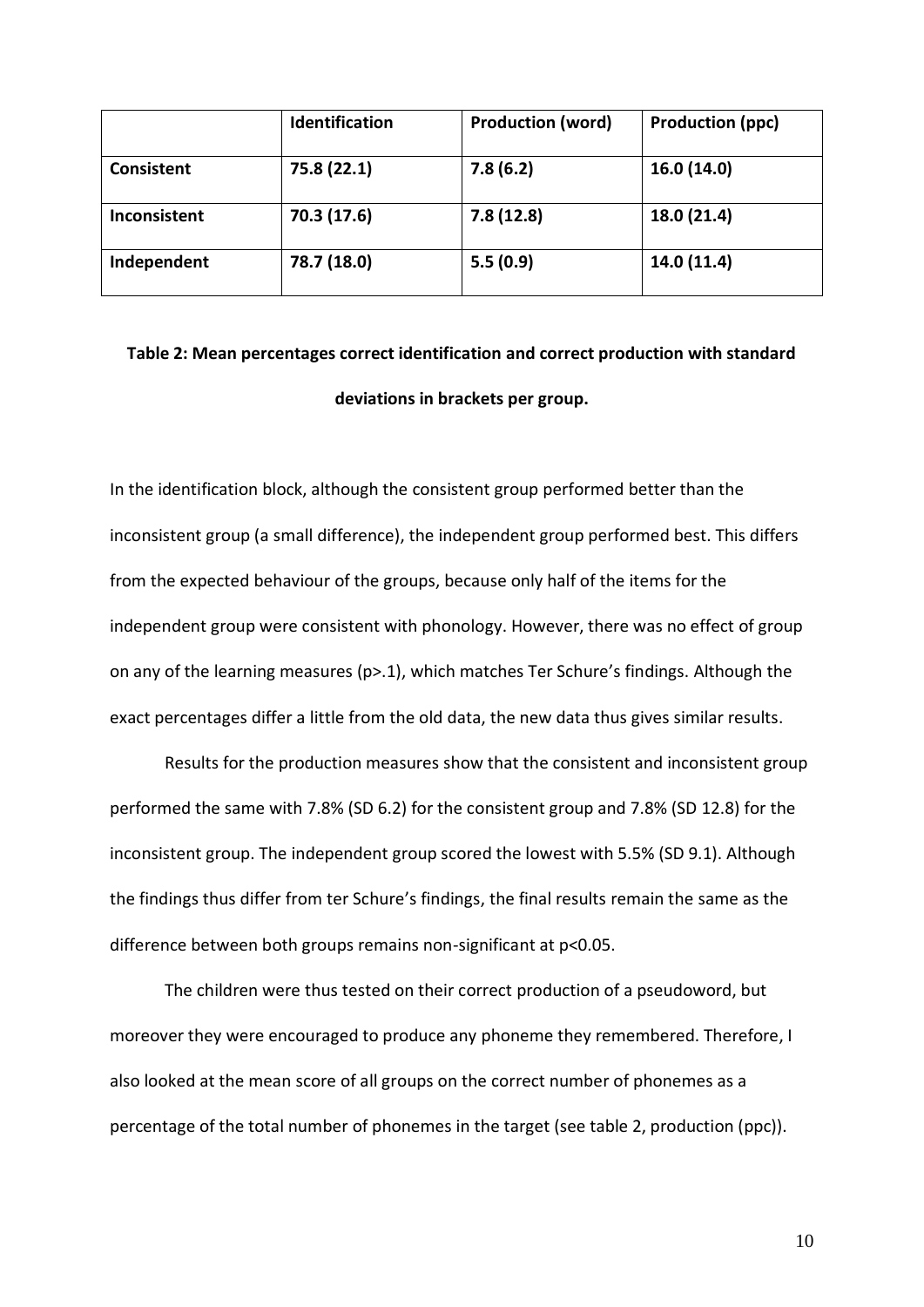In the previous study, Ter Schure looked at the data for object and action pictures separately, and found a significant difference between the consistent and the inconsistent group in the identification block for nouns, with the consistent group outperforming the inconsistent group. She found that the mean score of the consistent group on identification was 85.4% (SD 19.8), and of the inconsistent group 56.2% (SD 30.4), which was significant on a two-sided t-test with (t  $[22] = 2.785$ ,  $p = 0.011$ ). Because ter Schure found a significant result here, in this study, the nouns were also considered separately from the verbs, which resulted in the scores shown in table 3 below.

|                     | <b>Nouns</b> | <b>Verbs</b> |
|---------------------|--------------|--------------|
| <b>Consistent</b>   | 84.4 (20.2)  | 67.2 (29.9)  |
| <b>Inconsistent</b> | 60.9 (31.6)  | 79.7 (22.8)  |
| Independent         | 76.6 (21.3)  | 79.7 (18.7)  |

**Table 3: Mean percentages correct identification of nouns and verbs considered separately with standard deviations in brackets per group.**

Again, a one-way ANOVA with group as independent variable was performed, which resulted in a significant effect of group on the identification for nouns (*F* (2.47) = 3.676, p=.033). A Bonferroni post-hoc test showed that this effect was due to the difference between the consistent and the inconsistent group (p=.028). The findings of ter Schure are thus strengthened with the results presented in figure 4.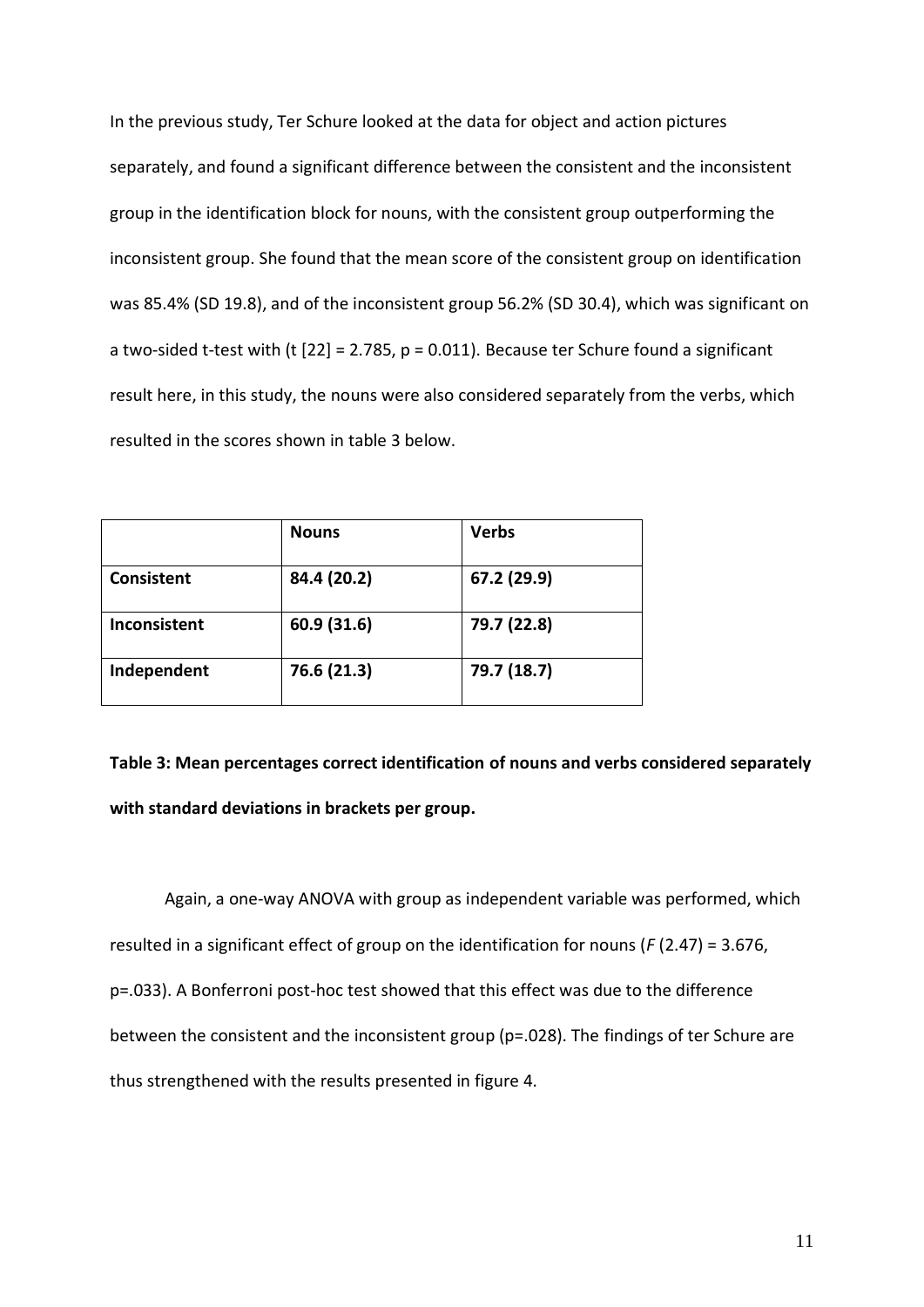

#### **Figure 4: Proportion of correct identification of nouns only.**

As in Ter Schure (2010), no effect of group was found on any of the other learning measures, for either nouns or verbs. Hence, the new results match Ter Schure's findings in that an effect of group was found on the correct identification of nouns. Furthermore, this result was strengthened because the previous effect was only found when the two groups were compared directly, whereas the current result takes into account all three groups.

## **4. Discussion & Conclusion**

The aim of this experiment was to investigate whether previous findings by ter Schure (2010) could be strengthened by testing more children with the same experiment. A significant finding of Ter Schure was that children seemed to rely on phonological cues of stimuli only for object pictures. This influenced their first guesses towards which word was the most likely label for a picture, and the accuracy with which they learned these words. Participants in her study showed a preference for choosing disyllabic items as noun labels over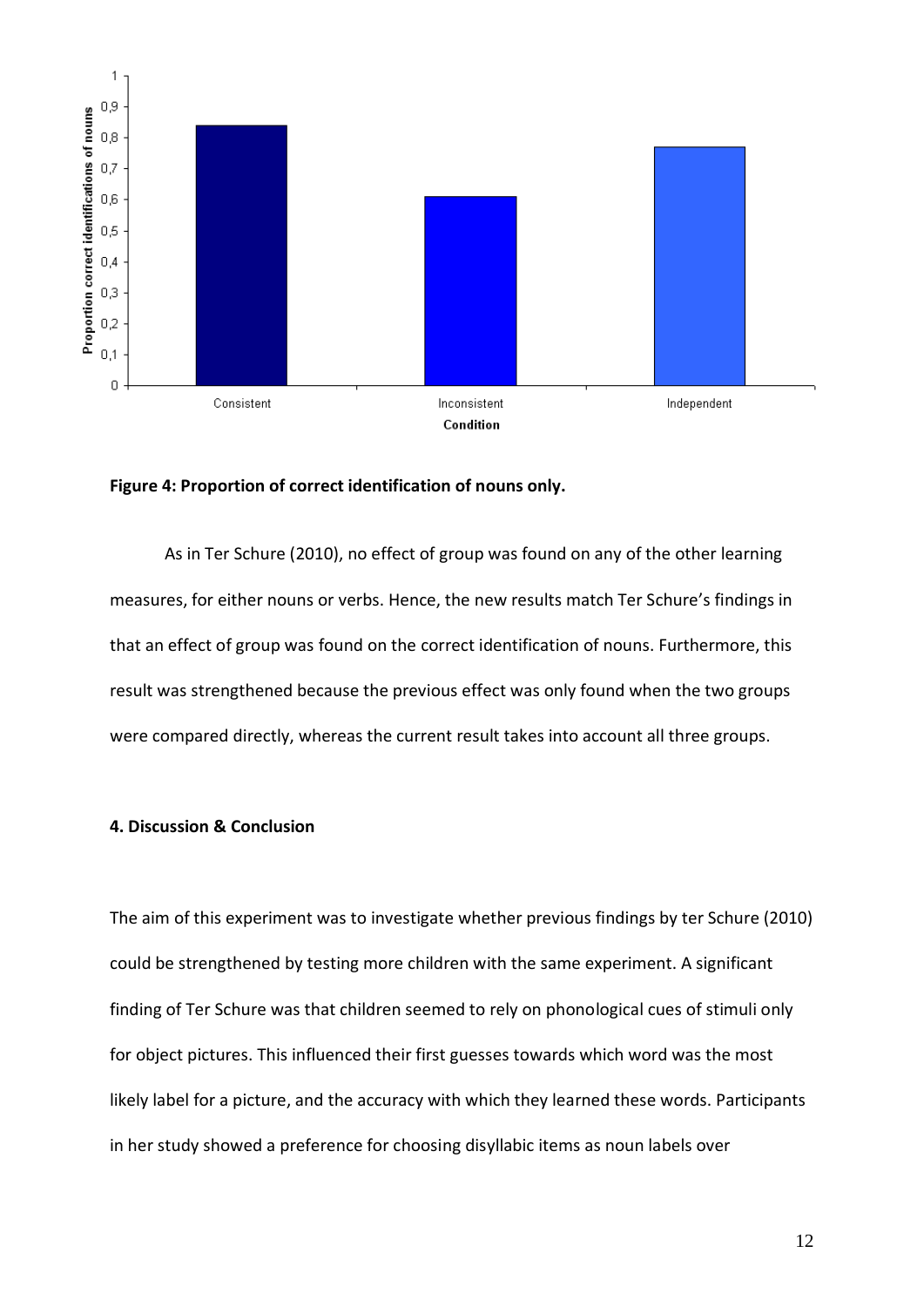monosyllabic ones in the first guessing-block of the test. This result, however, disappeared when adding the results of the new participants to the previous findings. The finding on the identification block, however, was strengthened by the new data and therefore that result is now more accurate. Hence, Dutch children seem to rely on phonological cues when learning novel words, however, this effect is only apparent when children learn nouns by means of identification.

In English, on the other hand, a preference for verb learning over noun learning was found in an earlier study by Fitneva et al. Words more typical for the verb class (i.e. monosyllabic) related more easily to action pictures. The typicality of verbs and nouns, in English, was determined by the frequency of certain phonemes or phoneme clusters in words in English. Fitneva et al. explained that this effect was due to ''statistical differences between the reliability of phonological versus distributional cues in the lexical classification of nouns and verbs.'' (ter Schure, 2010:23) They thus also considered distributional cues, which could have lead them to interpret the findings differently. The question, however, that remains unanswered is how it can be that there is a significant finding for verbs in English and for nouns in Dutch. What could cause this difference between these two languages and can this difference be explained?

One possible explanation of ter Schure for the different findings between English and Dutch is that Dutch children do not rely on phonological cues for verb-like stimuli due to the surrounding morphemes. Children are able to recognise these morphemes and therefore are able to recognise the word as a verb. In the English language, verbs consist less of these morphemes and therefore children are be able to use other information (phonological cues) to recognise the word as a verb. However, although bisyllabic words often tend be nouns, monosyllabic words are also good nouns. The phonological cue of word length is thus not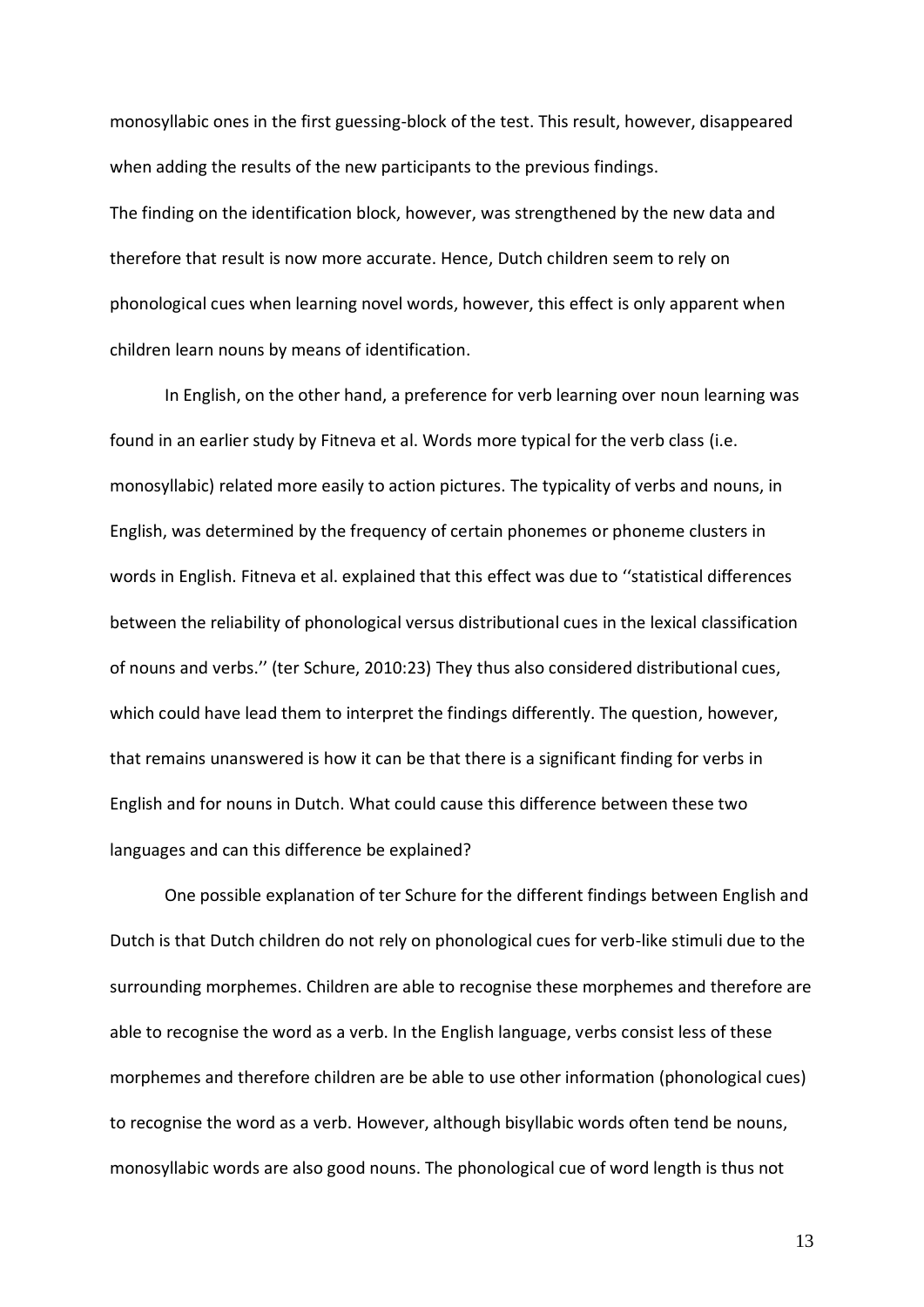invariable, but frequently more subtle. Another possible reason for why children may remember nouns more easily than verbs (in the identification block) is that children are able to recognise an object more clearly in a picture. An action picture, on the other hand, is variable, as one cannot always explicitly point at it.

In my thesis I have attempted to strengthen ter Schure's findings of her experiment on the use of phonological cues in lexical categorization of pseudo-words with Dutch children. Ter Schure hypothesised that if more participants were tested, a significant effect of group might be found on the production block as well. This prediction, however, cannot be supported based on the current data, as no significant finding appeared on the production block with the new data. Although her finding on the guessing block disappeared, the findings on the identification block for nouns were strengthened. This could be due to that children find passive recollection (identification block) easier than active recollection (production block). Furthermore, it is possible that participants perform better on nouns in the identification block, because they remember the word being bisyllabic and are able to recollect one syllable of the word and, then, choose the correct word out of three.

To sum up, I have found no evidence that Dutch children use phonological cues in lexical categorization for verbs and this may be due to the dominance of other more explicit information available to children (i.e. morphemes), which could also be the reason for why the findings in Dutch differ from those in English. In Dutch, the only effect of phonology can be found in the identification block, where children seem to use word length (bi- or trisyllabic) as a phonological cue for recognising new words as nouns. This could be because children find passive recollection easier than active recollection, or simply more easily recognise object pictures than action pictures.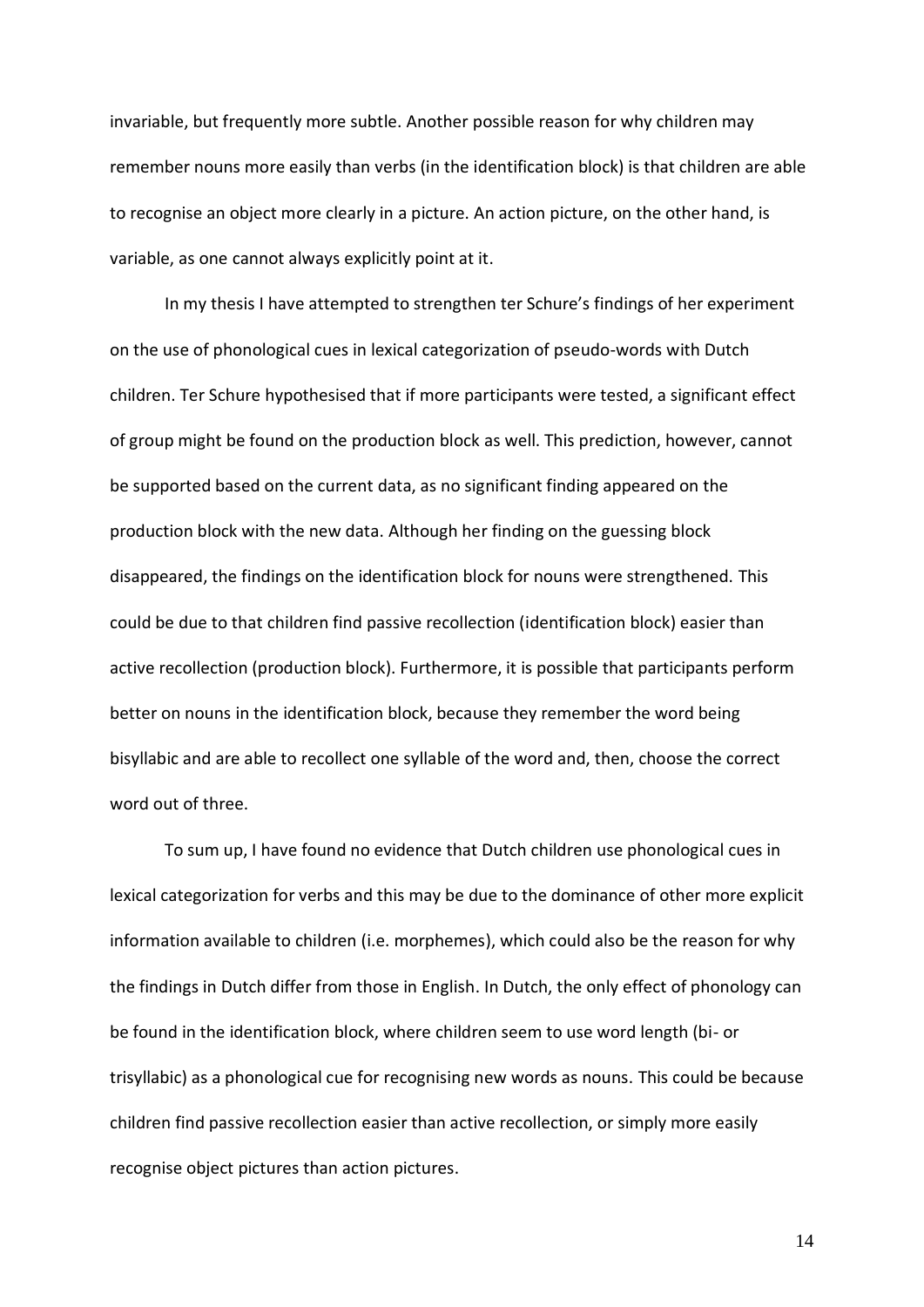#### **References**

Brus, B. & Voeten, M. *Eén-Minuut-Test*. Berkhout Nijmegen B.V., 1980.

Dunn, L. & Dunn, L. *Peabody Picture Vocabulary Test-III-NL*. Harcourt Test Publishers, 2004. Farmer, T. et al. *Phonological typicality influences on-line language processing*. Proceedings of the National Academy of Sciences, 2006. 12206-208.

- Fitneva, S. et al. *From sound to syntax: phonological constraints on children's lexical categorization of new words* 967-997. Cambridge University Press, 2008. 967-97.
- Ter Schure, S. (2010). The role of phonology in the categorization of nouns and verbs. Unpublished MA thesis, University of Amsterdam.

Van den Bos, K. et al. *Klepel*. Berkhout Nijmegen bv., 1994.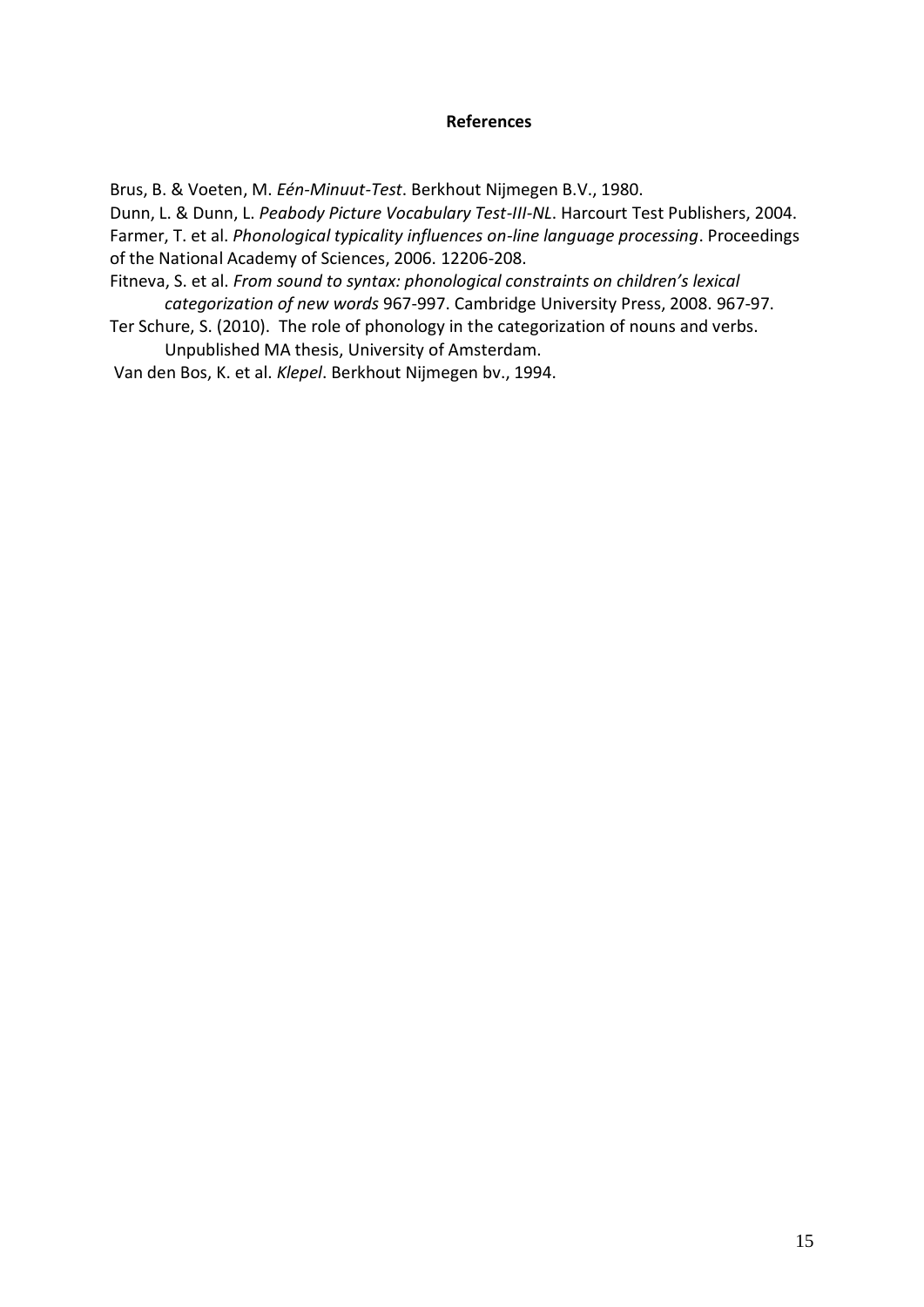## **APPENDIX A**

**Stimulus pictures used in the phonological cue experiment.**

Object-like pictures:



Action-like pictures: